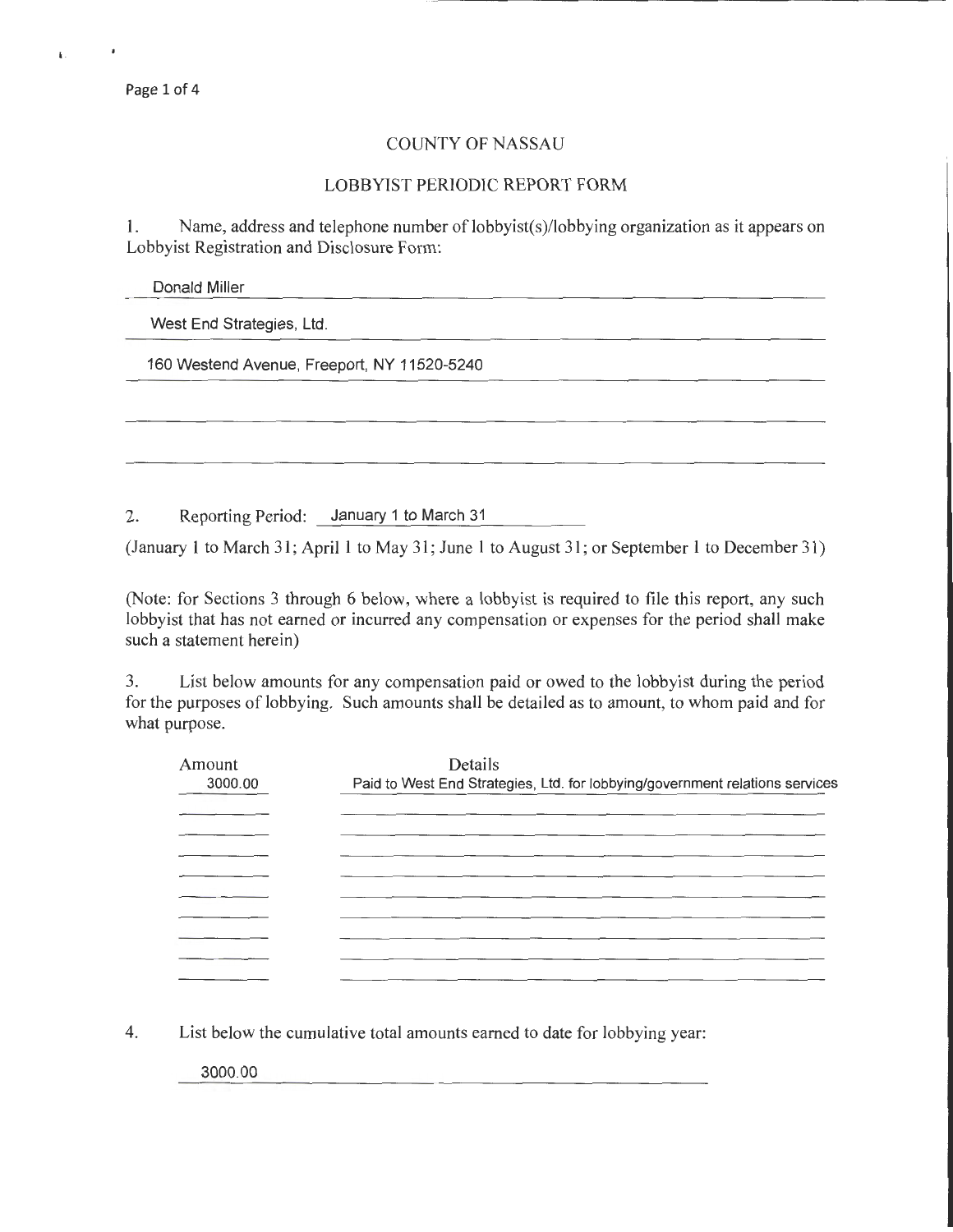Page 2 of 4

¢

5. List below amounts for any expenses expended or incurred by the lobbyist during the period for the purposes of lobbying. Such amounts shall be detailed as to amount, to whom paid and for what purpose.

| Amount | Details                                          |
|--------|--------------------------------------------------|
|        | No expenses incurred during the Reporting Period |
|        |                                                  |
|        |                                                  |
|        |                                                  |
|        |                                                  |
|        |                                                  |
|        |                                                  |
|        |                                                  |
|        |                                                  |
|        |                                                  |

6. List below the cumulative total amounts expended to date for lobbying year:

No expenses incurred to date

(In lieu of completing 7 through 10 below, you may attach a copy of your Lobbyist Registration and Disclosure Form, provided the information has not changed.)

7. List whether and where the lobbyist(s)/lobbying organization is registered as a lobbyist (e.g. Nassau County, New York State):

West End Strategies, Ltd. is a registered lobbyist in the State of New York and County of Nassau

8. Name, address and telephone number of client(s) by whom, or on whose behalf, the lobbyist is retained, employed or designated.

Island Harvest Food Bank, 40 Marcus Blvd., Hauppauge, NY 11788 631-873-4775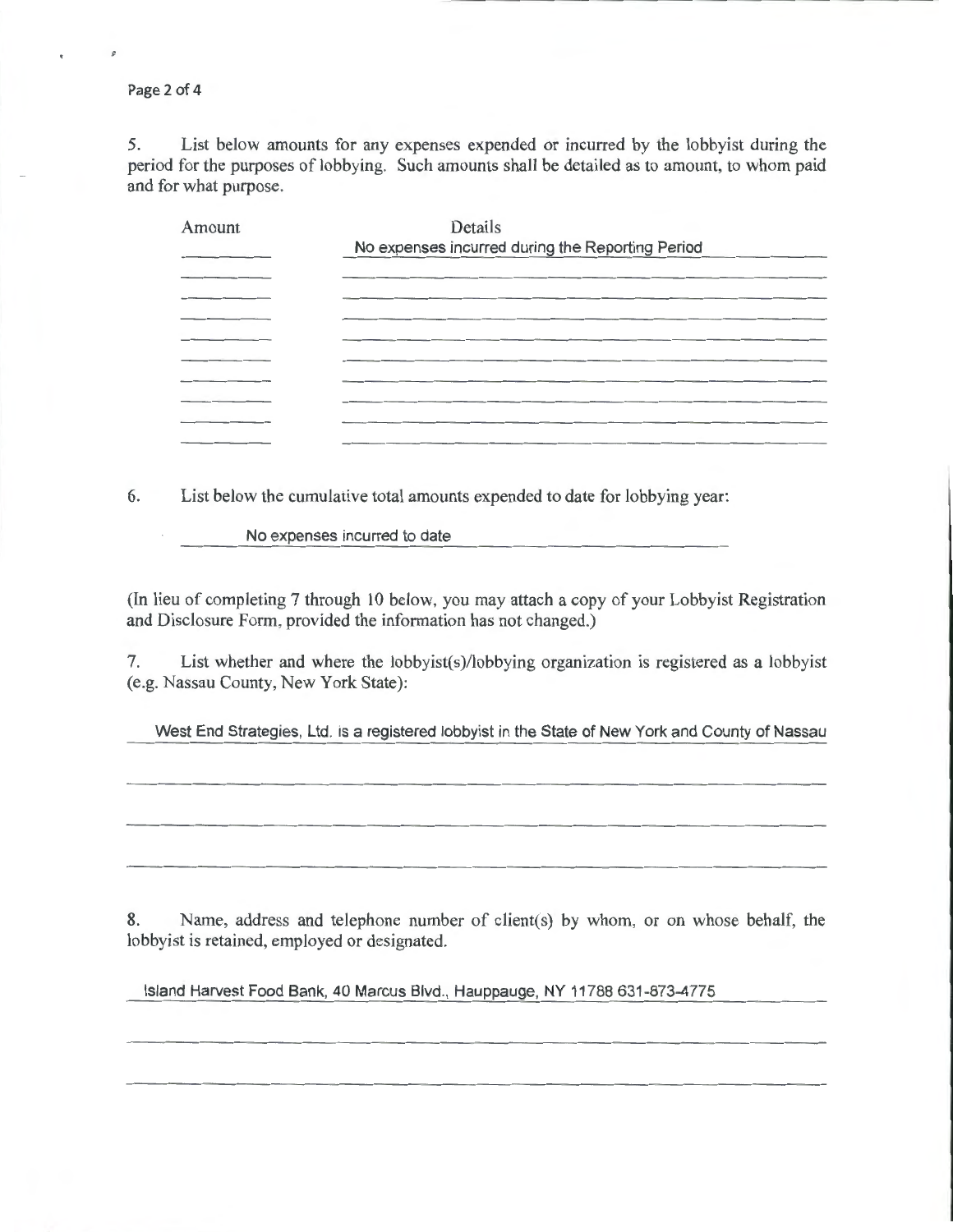| Page 3 of 4                                                                                                                                                        |
|--------------------------------------------------------------------------------------------------------------------------------------------------------------------|
|                                                                                                                                                                    |
|                                                                                                                                                                    |
|                                                                                                                                                                    |
|                                                                                                                                                                    |
|                                                                                                                                                                    |
|                                                                                                                                                                    |
|                                                                                                                                                                    |
| Describe lobbying activity conducted, or to be conducted, in Nassau County, and identify<br>9.<br>client(s) for each activity listed, during the Reporting Period. |
| No lobbying activity conducted during the Reporting Period<br>and the state of the state of                                                                        |
|                                                                                                                                                                    |
|                                                                                                                                                                    |
|                                                                                                                                                                    |
|                                                                                                                                                                    |
|                                                                                                                                                                    |
|                                                                                                                                                                    |
|                                                                                                                                                                    |
| The name of persons, organizations or governmental entities before whom the lobbyist has<br>10.<br>lobbied during the period.                                      |

No lobbying activity conducted during the Reporting Period

 $\bar{r}$ 

 $\overline{a}$